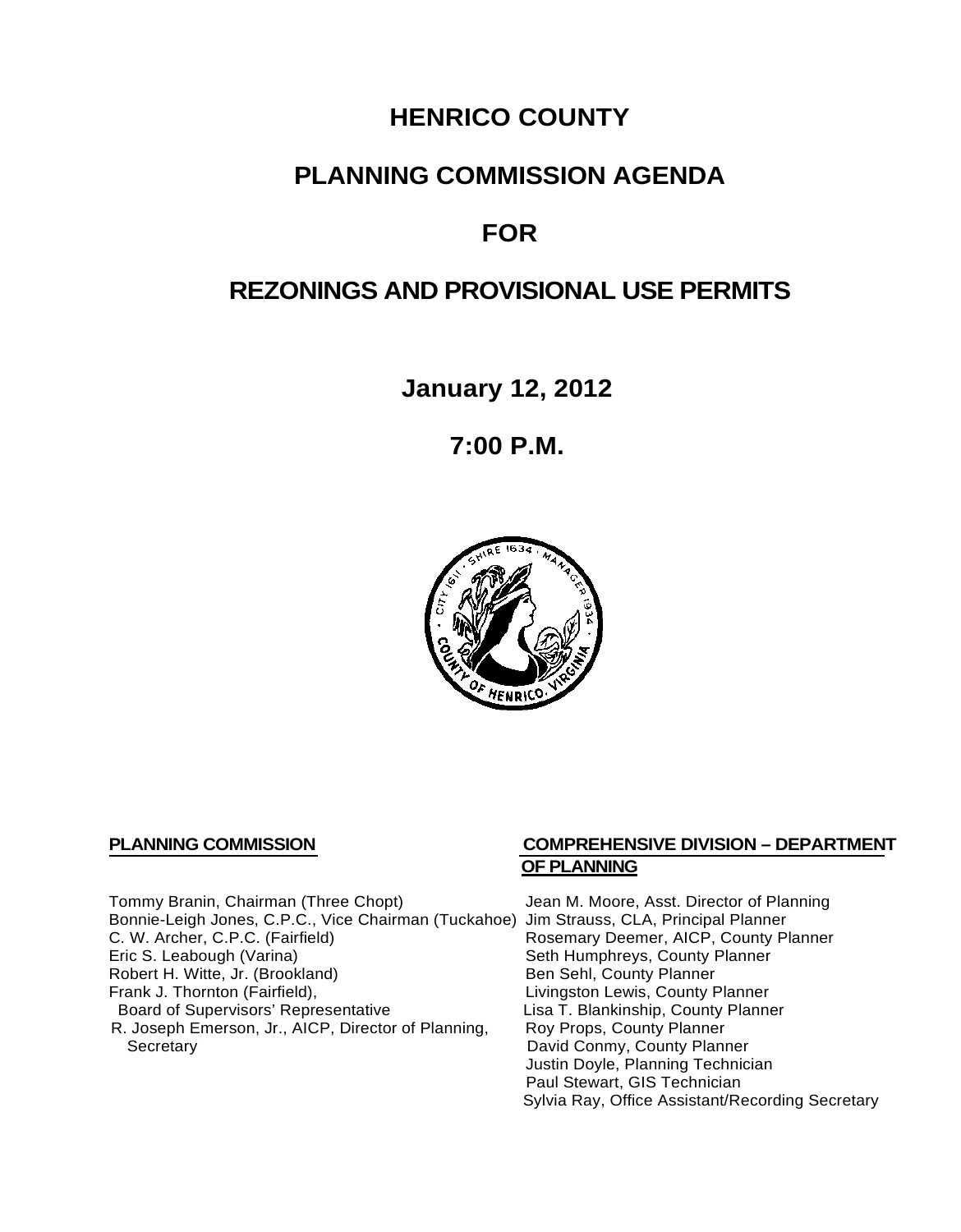## **PLANNING COMMISSION REZONING MEETING FINAL AGENDA JANUARY 12, 2012**

**BEGINNING AT 7:00 P.M.**

**WELCOME:**

**PLEDGE OF ALLEGIANCE:**

**RECOGNITION OF NEWS MEDIA:**

**CALL TO ORDER:**

**REQUESTS FOR WITHDRAWALS AND DEFERRALS: (1); (1)**

**REQUESTS FOR EXPEDITED ITEMS: (0)**

**ELECTION OF CHAIRMAN: Mr. Branin**

**ELECTION OF VICE-CHAIRMAN: Mrs. Jones**

**CASES TO BE HEARD: (4)**

**BROOKLAND:** None.

#### **VARINA:**

None.

#### **FAIRFIELD:**

**C-3C-12 Skip Gelletly for Gelletly and Associates, Inc.:** Request to amend proffered conditions accepted with Rezoning Case C-9C-09 on part of Parcel 813-720- 0581 and Parcels 811-721-9726, 812-721-0529, -3036, -3833, -4629, -5428, -6327, -7027, -8026, and 813-720-5594 located on the southeast line of Thornhurst Street east of S. Laburnum Avenue. The applicant proposes to amend proffers related to density, dwelling design, landscaping, roads, restrictive covenants, posting of construction signs, compliance certification, recreational amenities, signage, access, and conceptual plan. The existing zoning is R-3C One-Family Residence District (Conditional). The 2026 Comprehensive Plan recommends Suburban Residential 2, density should not exceed 3.4 units per acre. The site is located in the Airport Safety Overlay District. **Staff – Ben Sehl Recommended for Approval**

**January 17, 2012**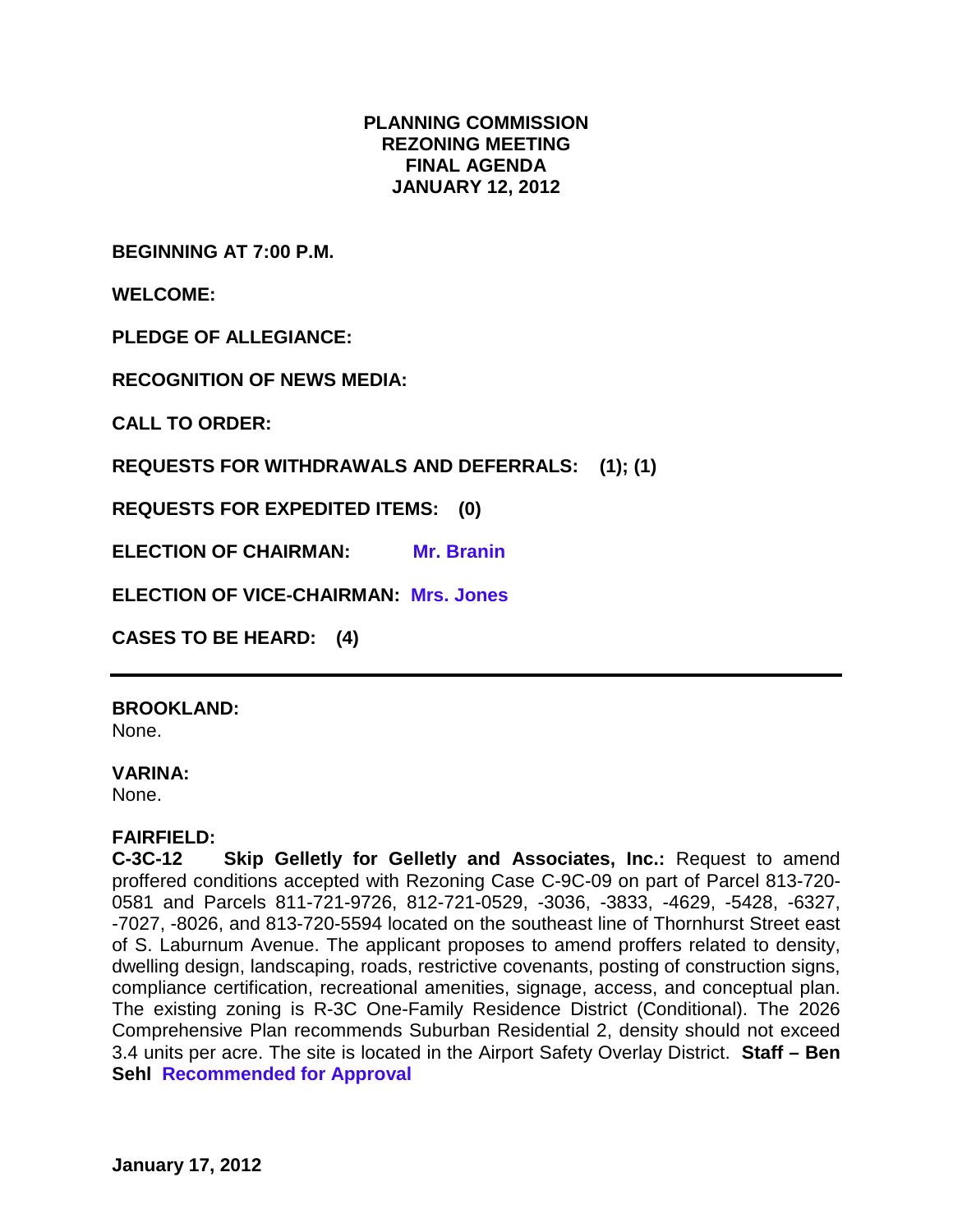**C-4C-12 Skip Gelletly for Gelletly and Associates, Inc:** Request to amend proffered conditions accepted with Rezoning Case C-58C-07 on Parcels 814-720-6887, -6991, -7099, -8869, -8877, -9084, -9193, -9252, 814-721-7007, -7214, -7322, -7530, -7738, -7846, -7954, -8062, -8169, -8377, -8484, -8694, -9201, -9308, -9516, -9624, -9733, -9940, -9965, 814-722-8801, -9225, 815-720-0480, -0687, -0895, -2466, -2873, -3081, -3388, -3696, 815-721-0048, -0277, -0484, -0492, -0699, -0965, -1002, -1037, -1310, -1317, -1325, -1859, -1934, -2653, -3348, -3804, -3914, -6748, and 815-722- 0708 located between the south line of Oakleys Lane and the north line of the Southern Railway east of the Hechler Village subdivision. The applicant proposes to amend proffers related to density, dwelling design, and elevations, landscaping, and conceptual site plan. The existing zoning is R-3C One-Family Residence District (Conditional). The 2026 Comprehensive Plan recommends Suburban Residential 2, density should not exceed 3.4 units per acre. The site is located in the Airport Safety Overlay District. **Staff – Ben Sehl Recommended for Approval**

## **THREE CHOPT:**

## *Deferred from the October 13, 2011 Meeting.*

**C-8C-11 Webb Tyler for Dalton Park Land Development Company:** Request to conditionally rezone from R-3C One-Family Residence District (Conditional) to RTHC Residential Townhouse District (Conditional) parts of Parcels 743-763-3572, -3527, 743-764-4622, containing 14.3 acres (Parcels 1 and 3) located on the east line of Interstate 295 approximately 630 feet west of the southern terminus of Allenbend Road and on the east line of Interstate 295 approximately 350 feet west of the western terminus of Edinburgh Road and from R-3C One-Family Residence District (Conditional) to R-5AC General Residence District (Conditional) Parcels 743-763-8655, -9269, and 744-763-1576 and parts of Parcels 743-763-3527, -3572, 744-764-4443, -3831, -3317, -2703, 744-763-2190, 743-764-4622, and -6363 containing 21.5 acres (Parcel 2) located between the west line of Belfast Road and the northeast intersection of Interstates 64 and 295. The applicant proposes a residential development of no more than 180 units. The RTH District allows a maximum density of nine (9) units per acre. The R-5A District allows a minimum lot size of 5,625 square feet and a maximum density of six (6) units per acre. The uses will be controlled by zoning ordinance regulations and proffered conditions. The 2026 Comprehensive Plan recommends Traditional Neighborhood Development to support a mixture of residential, nonresidential and open space uses with 60% of the land consisting of residential uses at a density not to exceed 12 units per acre; however, the site is also within the Innsbrook Area Study which recommends a maximum density of 8 units per acre for residential uses. **Staff – Ben Sehl (Deferral requested to the February 9, 2012 Meeting) Deferred to the February 9, 2012 Meeting**

## **TUCKAHOE:**

**P-2-12 Jeffrey D. Mahler for Parham Development Company:** Request for a Provisional Use Permit under Sections 24-58.2(c), 24-120 and 24-122.1 of Chapter 24 of the County Code in order to allow auto parts sales in an existing commercial building, on part of Parcel 753-745-5901 located on the west line of N. Parham Road approximately 600 feet south of its intersection with Fargo Road. The existing zoning is